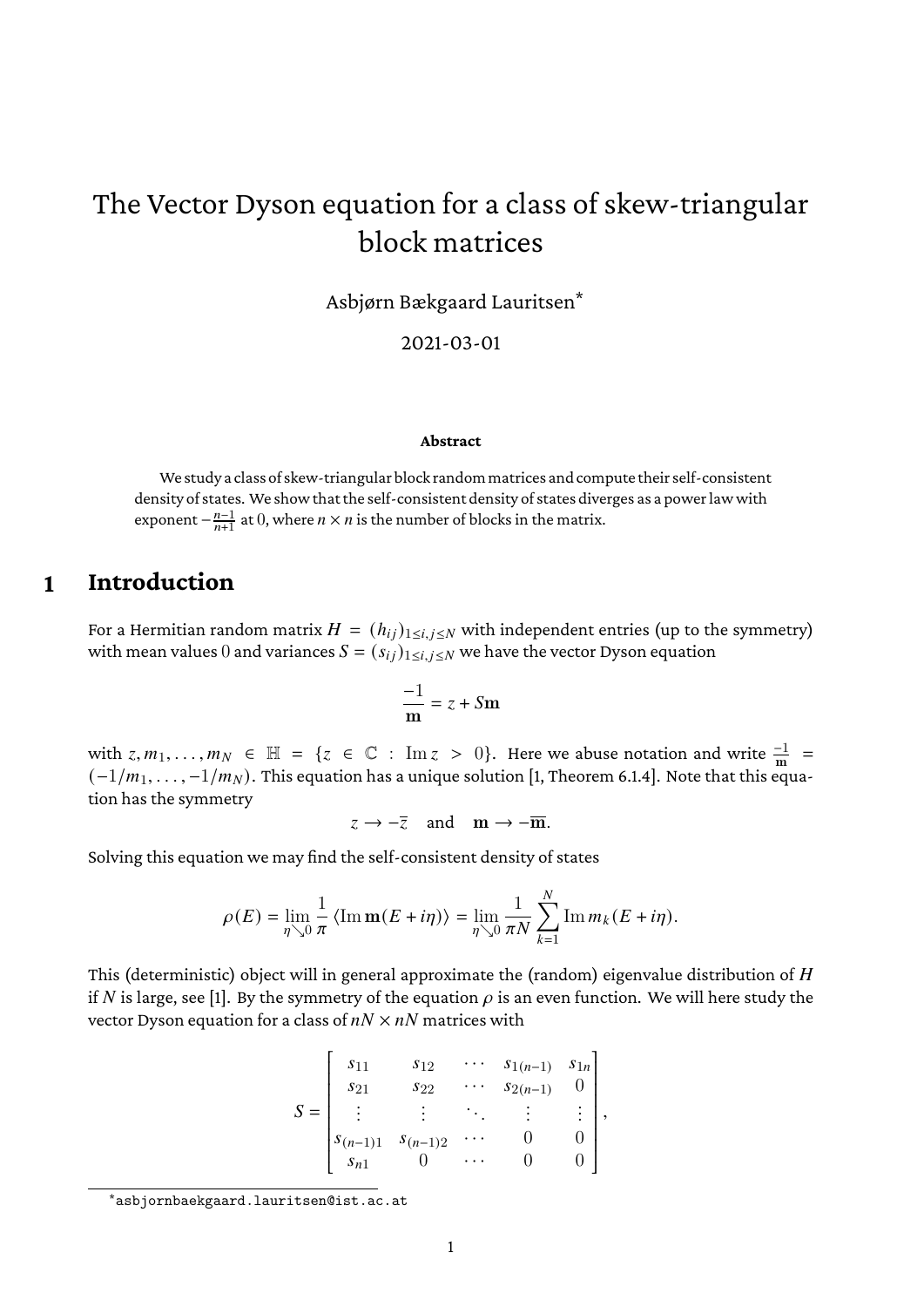where the  $s_{ij}$  are  $N \times N$  matrices such that  $(s_{ij})_{kl} \neq 0$  if  $i + j \leq n + 1$  and  $s_{ij} = 0$  if  $i + j > n + 1$ . The vector Dyson equation then takes the form

$$
\frac{-1}{m_k} = z + \sum_{j=1}^{n+1-k} s_{kj} m_j, \qquad k = 1, ..., n,
$$

where we split m according to the blocks, i.e.  $\mathbf{m} = (\mathbf{m}_1, \dots, \mathbf{m}_n)$ . We expect that for reasonable assumptions on the  $s_{ij}$  we have

<span id="page-1-3"></span>**Conjecture 1.1.** *As*  $E \to 0$  *we have*  $\rho(E) \sim |E|^{-\frac{n-1}{n+1}}$ .

Here we write  $f(x) \sim g(x)$  as  $x \to 0$  if there exists constants  $c, C > 0$  with  $c|g(x)| \leq |f(x)| \leq$  $C|g(x)|$  for all sufficiently small x.

### **2 Constant variance**

We will first consider the case where  $\left( s_{ij} \right)_{kl}$  are all the same value, which by scaling we may take to be  $(s_{ij})_{kl} = 1$ . In this case all components of  $m_k$  are the same - they satisfy the same equation. We will thus just write this component as  $m_k$ . Similarly the action of  $s_{ij}$  is just multiplication of the value of any of its (all identical) entries 1. Thus, we will just treat it as a number  $s_{ij} = 1$  if  $i + j \le n + 1$ and  $s_{ij} = 0$  otherwise. The vector Dyson equation thus becomes

<span id="page-1-2"></span>
$$
\frac{-1}{m_k} = z + m_1 + \ldots + m_{n+1-k}, \qquad k = 1, \ldots, n.
$$
 (2.1)

Then  $\rho(E) = \text{const.} \, \lim_{\eta \searrow 0} \sum_{k=1}^n \text{Im} \, m_k(E+i\eta)$  In this setting we prove the conjectured result.

**Theorem 2.1.** In the limit  $E \to 0$  we have that  $\rho(E) \sim |E|^{-\frac{n-1}{n+1}}$ .

The main technical result we show is

<span id="page-1-1"></span>**Proposition 2.2.** As  $z \to 0$  we have that  $|m_k| \sim |z|^{1-\frac{2k}{n+1}}$ . In particular  $|m_1| \sim |z|^{\frac{n-1}{n+1}}$  and  $|m_n| \sim$  $|z|^{-\frac{n-1}{n+1}}$ .

We will proceed by an induction argument on  $n$ . The induction argument will proceed by defining  $\tilde{z} = z + m_1$ , and so for this to be a small quantity we first show

<span id="page-1-0"></span>**Proposition 2.3.** In the limit  $z \to 0$  we have  $m_1 = o(1)$ .

For this we define the saturated self-energy operator F by  $Fu = |m|S(|m|u)$ , meaning it has entries  $F_{ij} = |m_i|s_{ij}|m_j|$ . Then by (a slight modification of) [\[1,](#page-6-0) Proposition 7.2.9] we have that  $||F|| :=$  $\|\check F\|_{\ell^2\to\ell^2} < 1.$  The modification of [\[1,](#page-6-0) Proposition 7.2.9] is as follows. Since  $F^2$  has strictly positive entries the Perron-Frobenius theorem for primitive matrices [\[2,](#page-6-1) Theorem 8.4.4] gives the existence of a Perron-Frobenius eigenvector. The remaining proof of [\[1,](#page-6-0) Proposition 7.2.9] is the same. Now, we may prove the proposition,

*Proof of Proposition* [2.3.](#page-1-0) Suppose for contradiction that  $|m_1| > c$  for some sequence  $\zeta \to 0$ . Then

$$
c|m_k| \le |m_1||m_k| = F_{1k} \le ||F|| \le 1
$$

and so every  $m_k$  is bounded. Hence by extracting a subsequence we may assume that all  $m_k$  converge as  $z \to 0$ . Then

$$
-1 = zm + mSm \rightarrow mSm
$$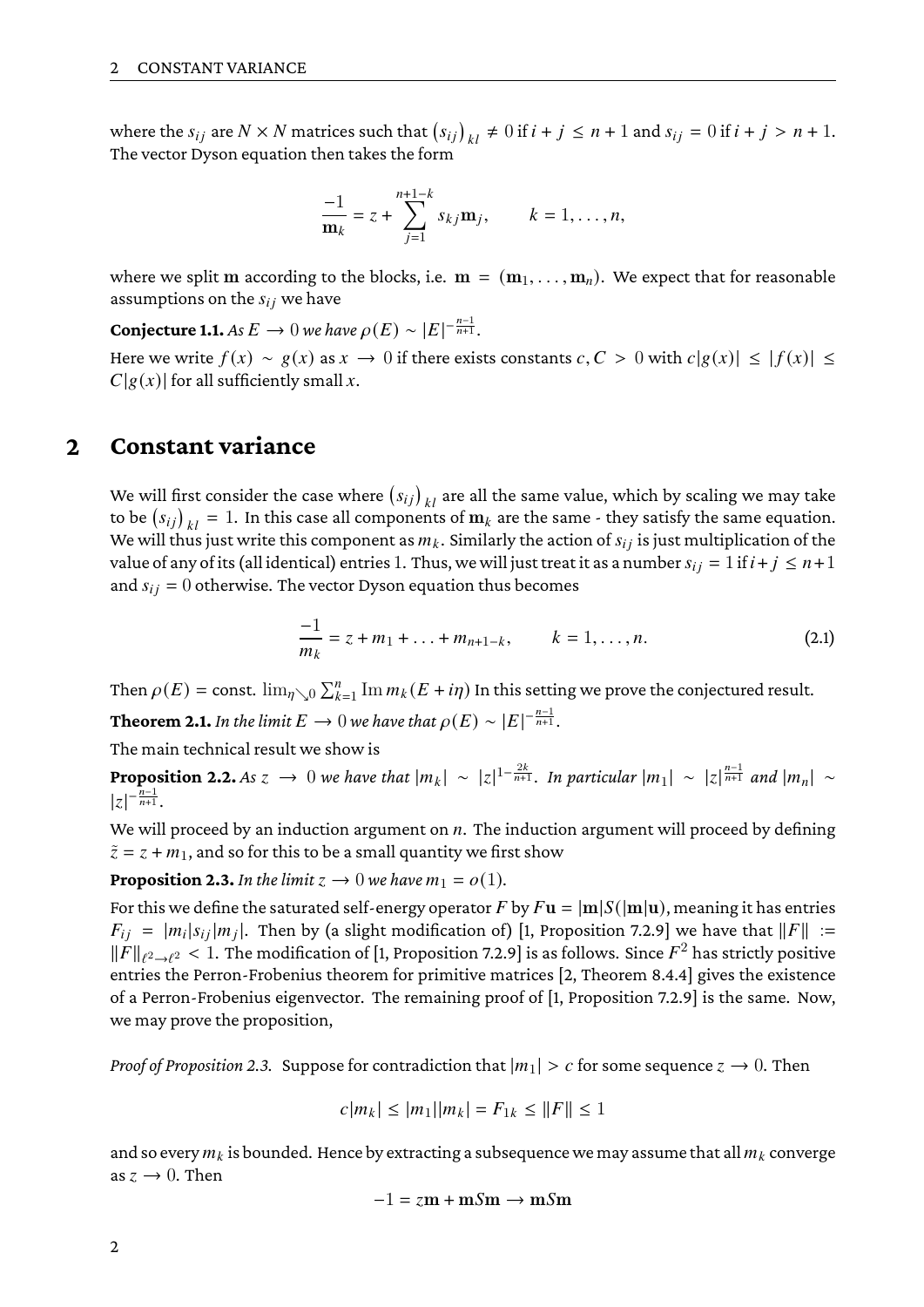The bound  $||F|| \leq 1$  survives in the limit and thus

$$
n = |\langle 1 | \mathbf{m} S \mathbf{m} \rangle| = \left| \sum_{i,j} m_i s_{ij} m_j \right| \le \sum_{i,j} |m_i| s_{ij} |m_j| = \langle 1 | F1 \rangle \le n
$$

We conclude that  $\textbf{m} S\textbf{m} = \lambda^2 |\textbf{m}|S|\textbf{m}| = \lambda^2 F 1$  for some fixed  $\lambda \in \mathbb{C}, |\lambda| = 1$ . Thus  $\textbf{m} = \lambda |\textbf{m}|$  and  $-1 = \textbf{m} S \textbf{m} = \lambda^2 F 1$ . Since  $F$  only has non-negative entries this gives  $\lambda^2 = -1$  and thus using the first and last equation we get  $m_n m_1 = -1 = \sum_{j=1}^n m_1 m_j$ . Hence,

$$
0 = \sum_{j=1}^{n-1} m_1 m_j = -\sum_{j=1}^{n-1} |m_1||m_j|.
$$

Thus  $|m_1| = 0$  at  $z = 0$ . Contradiction. We conclude that  $m_1 = o(1)$ .

We may now prove Proposition [2.2.](#page-1-1)

*Proof of Proposition* [2.2.](#page-1-1) This we prove by induction from  $n-2$  to  $n$ . One may directly check the result for  $n = 1, 2$ . Hence, suppose the result is true for  $n - 2$ . Define  $\tilde{z} = z + m_1$ . Then by Proposition [2.3](#page-1-0) we have  $\tilde{z} = o(1)$  as  $z \to 0$ . The equations [\(2.1\)](#page-1-2) now read

$$
\frac{-1}{m_1} = z + m_1 + \dots + m_n = \tilde{z} + m_2 + \dots + m_n
$$
  
\n
$$
\frac{-1}{m_2} = z + m_1 + \dots + m_{n-1} = \tilde{z} + m_2 + \dots + m_{n-1}
$$
  
\n
$$
\vdots \qquad \qquad \vdots
$$
  
\n
$$
\frac{-1}{m_{n-1}} = z + m_1 + m_2 = \tilde{z} + m_2
$$
  
\n
$$
\frac{-1}{m_n} = z + m_1
$$
  
\n
$$
= \tilde{z}
$$

Forgetting the first and last equation we thus have the equations

$$
\frac{-1}{m_2} = \tilde{z} + m_2 + \dots + m_{n-1}
$$

$$
\vdots
$$

$$
\frac{-1}{m_{n-1}} = \tilde{z} + m_2.
$$

This system of equations is exactly of the same form as equations [\(2.1\)](#page-1-2), only with  $n-2$  variables  $m_k$ instead, and with small parameter  $\tilde{z}$  instead of  $z$ . The induction hypothesis thus gives that  $|m_k| \sim$  $|\tilde{z}|^{1-\frac{2(k-1)}{n-1}}$  for all  $2 \leq k \leq n-1$ . This of course also holds for  $k = n$ .

We now show that  $|z| \ll |m_1|$  so that  $|\tilde{z}| \sim |m_1|$ . Hence suppose for contradiction that  $|m_1| =$  $O(|z|)$ . Considering the first and last equations we have

$$
zm_1 + (m_1 + \ldots + m_n)m_1 = -1 = zm_n + m_1m_n
$$

Now,  $|m_n| \gg 1 \gg |m_1|$  and so gathering the terms with z and writing only the highest order terms we get

$$
zm_n = m_1 m_{n-1} (1 + o(1)).
$$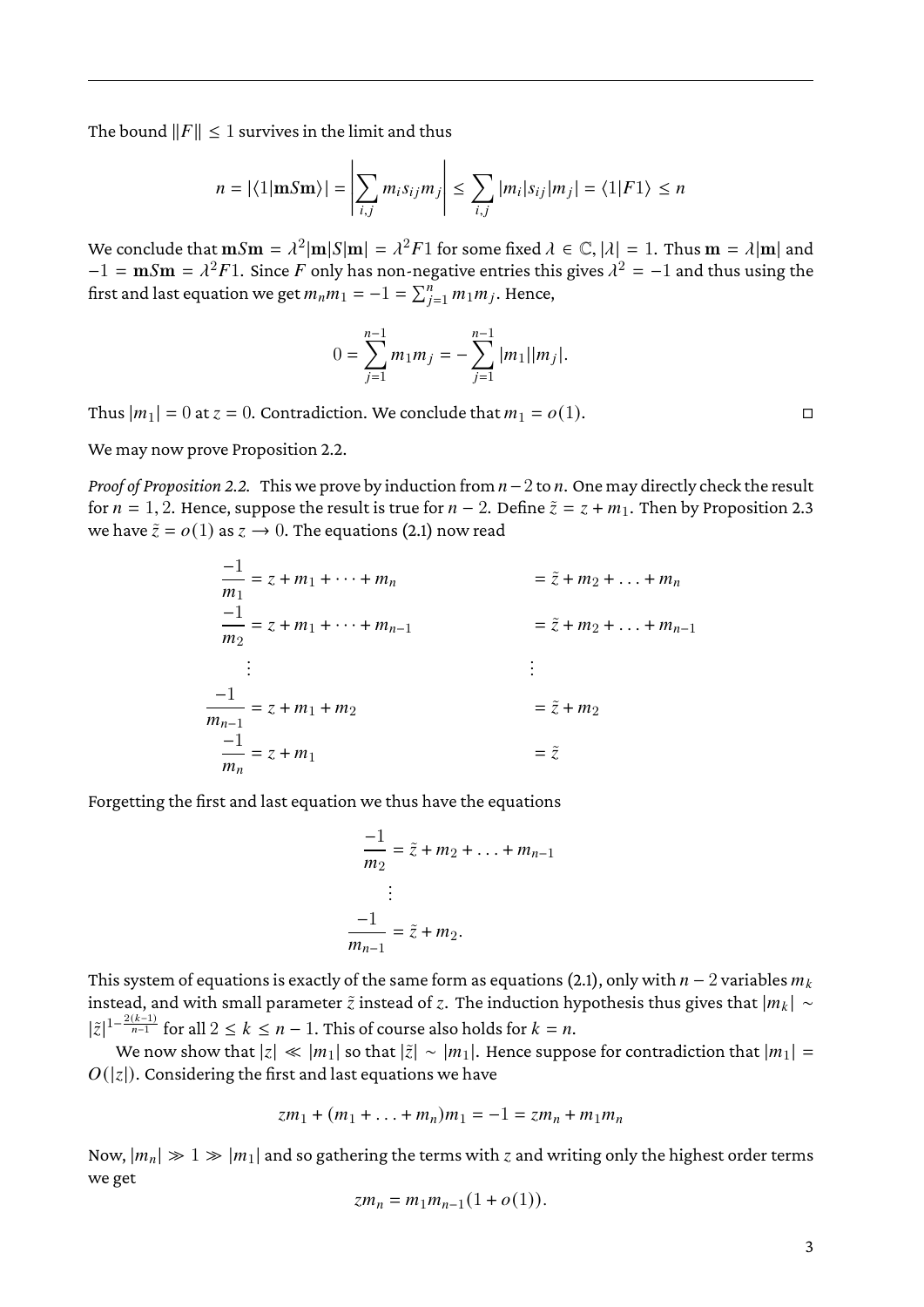Thus

$$
|m_1| = \frac{|m_n|}{|m_{n-1}|} |z| (1+o(1)) \sim |\tilde{z}|^{\frac{-2}{n-1}} |z| = o(|z|).
$$

Thus  $|\tilde{z}|\sim |z|$  and so  $|m_1|\sim |z|^{\frac{n+1}{n-1}}.$  Then  $|m_1m_{n-1}|\sim |z|^{\frac{4}{n-1}}$  and so  $zm_n=m_1m_{n-1}(1+o(1))=o(1).$ Similarly  $m_1m_n = o(1)$ . Hence the last equation gives  $-1 = zm_n + m_1m_n = o(1)$ . Contradiction. We conclude that  $|z| \ll |m_1|$  and so  $|\tilde{z}| \sim |m_1|$ . Then we have  $|m_k| \sim |m_1|^{1-\frac{2(k-1)}{n-1}}$ .

Now, combining the first and last equations of [\(2.1\)](#page-1-2) we get

$$
zm_n + m_1m_n = -1 = zm_1 + (m_1 + \ldots + m_n)m_1 = m_1m_n + \Theta\left(|m_1|^{\frac{2}{n-1}}\right).
$$

Thus we get that  $z\sim |m_1|^{\frac{n+1}{n-1}}$ , i.e.  $|m_1|\sim |z|^{\frac{n-1}{n+1}}$  and so  $|m_k|\sim |m_1|^{1-\frac{2(k-1)}{n-1}}\sim |z|^{1-\frac{2k}{n+1}}$  for all  $k.$  This finishes the proof.

Now, we show that  $\text{Im} m_k \sim |m_k|$  so that indeed  $\rho$  has the desired behaviour. First, we have the formula.

<span id="page-3-0"></span>**Proposition 2.4.** *The solution to equations [\(2.1\)](#page-1-2) satisfies*

$$
m_k = \left(\frac{z+m_1}{z}\right)^{k-1} m_1 \quad \text{for all } k.
$$

*Proof.* The equation for  $m_k$  reads

$$
\frac{-1}{m_k} = z + m_1 + \ldots + m_{n+1-k}
$$

Thus, combing the equation for  $m_k$  and  $m_{k+1}$  we get

$$
\frac{1}{m_{k+1}} - \frac{1}{m_k} = m_{n+1-k}
$$

Taking reciprocals and using the equation for  $m_{n+1-k}$  we thus get

$$
\frac{m_k m_{k+1}}{m_{k+1} - m_k} = \frac{-1}{m_{n+1-k}} = z + m_1 + \ldots + m_{n+1-(n+1-k)} = z + m_1 + \ldots + m_k
$$

Thus we get for  $2 \leq k \leq n-1$  that

$$
m_{k+1} = \frac{z + m_1 + \ldots + m_k}{z + m_1 + \ldots + m_{k-1}} m_k.
$$

If  $k = 1$  we instead get the formula

$$
m_2=\frac{z+m_1}{z}m_1.
$$

Now, a simple induction argument gives the claimed formula.

Now, we show that the imaginary parts of the  $m_k$  are of the same order as their norms. Let  $\phi_k$  =  $m_k/|m_k|$  be the phase of  $m_k$ . Then we claim

<span id="page-3-1"></span>**Proposition 2.5.** As  $\text{Im } z \ll \text{Re } z \ll 1$  then  $\phi_k = \exp\left(\frac{k\pi}{n+1}\right)$  $\left(\frac{k\pi}{n+1}i\right) + o(1)$ . In particular  $\text{Im}(m_k) \sim |m_k| \sim$  $|z|^{1-\frac{2k}{n+1}}$ .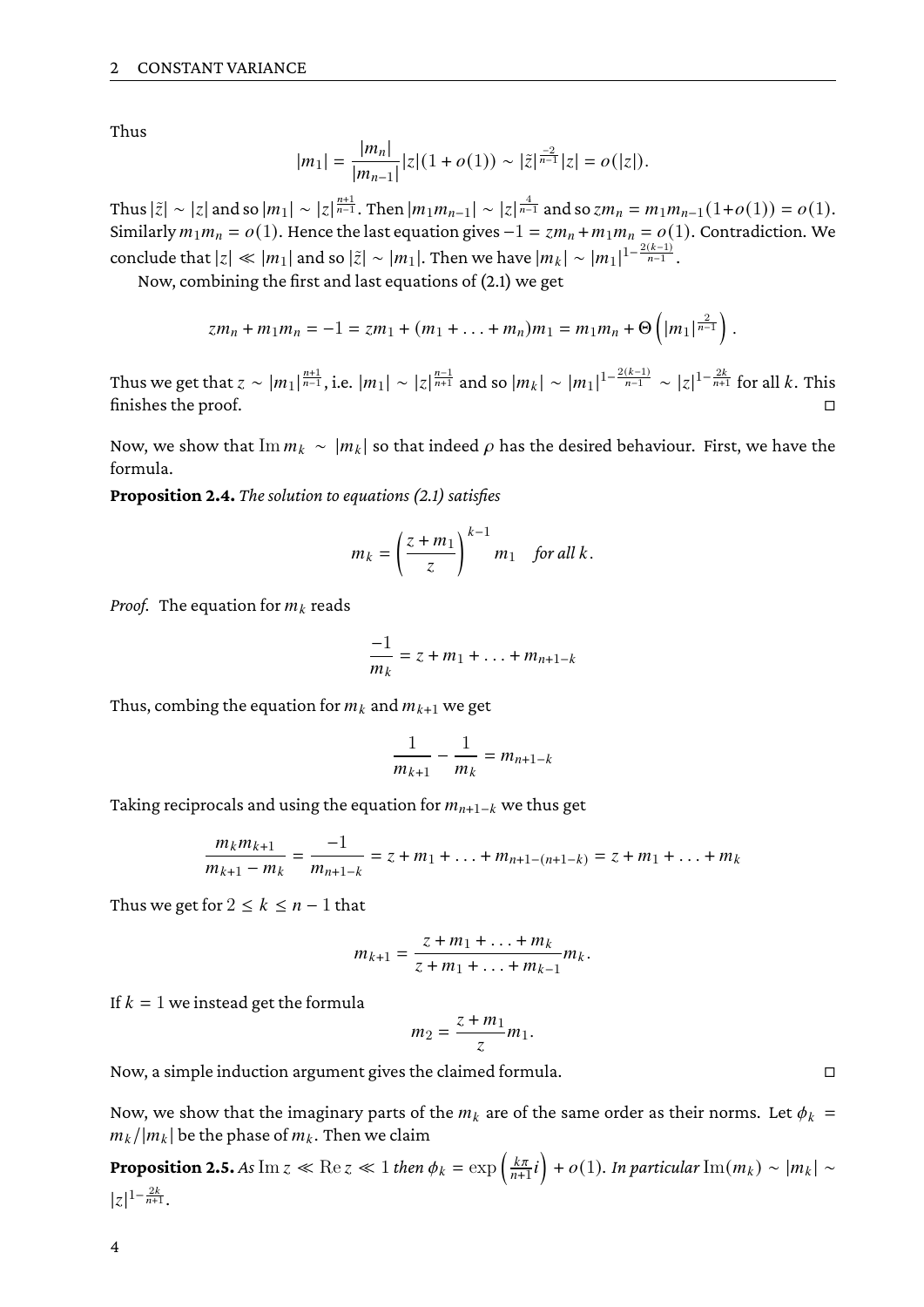*Proof.* The number  $z$  has phase  $z/|z| = 1 + o(1)$ . Proposition [2.4](#page-3-0) now gives  $m_k = m_1^k$  ${}_{1}^{k}z^{1-k}(1+o(1))$ since  $|m_1| \gg |z|$ . Hence we get for the phases that  $\phi_k = \phi_1^k$  $\frac{k}{1} + o(1)$ , in particular  $\phi_n = \phi_1^n$  $n_1^n + o(1)$ . Now, by the equation for  $m_n$  we have

$$
-1 = zm_n + m_1m_n = m_1m_n + o(1) = \phi_1\phi_n + o(1) = \phi_1^{n+1} + o(1).
$$

We conclude that  $\phi_1 = \exp\left(\frac{\pi}{n+1}\right)$  $\frac{\pi}{n+1}i + \frac{2\pi l}{n+1}$  $\left(\frac{2\pi l}{n+1}i\right) + o(1)$  for some  $l = 0, 1, \ldots, n$ . We want to show that  $l = 0$ . For any k we have  $\lim_{k \to \infty} n_k > 0$ . This means that  $\frac{\pi}{n+1}(1+2l)k \in (0,\pi) + 2\pi \mathbb{Z}$  for all k, i.e.  $(1+2l)k \in (0, n+1) + 2(n+1)\mathbb{Z}$ .

Taking  $k = 1$  in this we get  $2l + 1 < n + 1$ , since  $2l + 1 < 2(n + 1)$ . Hence  $l < n/2$ . Then taking  $k = 2$  we get  $2(2l + 1) < n + 1$ , since  $2(2l + 1) < 2(n + 1)$ . Hence  $l < \frac{n-1}{4}$ . Continuing in this fashion we conclude that  $l < \frac{n+1-k}{2k}$  for all  $k = 1, ..., n$ . We conclude that  $l = 0$ . This shows the desired.

Since  $\rho$  is symmetric this gives the desired asymptotic behaviour for  $\rho$ .

# **3 Variance varies between blocks**

We now consider the case where the variance is allowed to vary between the blocks, but stays constant inside each block. That is, the variances are given by the matrix

| $S =$ | $s_{11}$<br>$s_{21}$<br>$S(n-1)1$ | $s_{12}$<br>$s_{22}$<br>$S(n-1)2$ | $S_{1(n-1)}$<br>$S_{2(n-1)}$ | $S_{1n}$<br>$\bullet$ |  |
|-------|-----------------------------------|-----------------------------------|------------------------------|-----------------------|--|
|       | $S_{n1}$                          |                                   |                              |                       |  |
|       |                                   |                                   |                              |                       |  |

e de la componentación de la componentación de la componentación de la componentación de la componentación de<br>En el componentación de la componentación de la componentación de la componentación de la componentación de la where each  $s_{ij}$  has all the same entries (which might differ for different  $i, j$ ). Again, we may treat both each  $s_{ij} \in \mathbb{R}^{N \times N}$  and each  $\mathbf{m}_k \in \mathbb{H}^N$  as numbers  $s_{ij} \in \mathbb{R}$  and  $m_k \in \mathbb{H}$ . Note that as there are only finitely many  $s_{ij}$  (independent of N) we have  $c < s_{ij} < C$  if  $i + j - 1 \le n$  and  $s_{ij} = 0$  otherwise. The vector Dyson equation is then again

$$
\frac{-1}{m} = z + Sm
$$
 i.e. 
$$
\frac{-1}{m_k} = z + \sum_{j=1}^{n+1-k} s_{kj} m_j, \qquad k = 1, ..., n,
$$

where  $z \in \mathbb{H}$  and  $\mathbf{m} \in \mathbb{H}^n$ . We prove that, in this case Conjecture [1.1](#page-1-3) holds.

**Theorem 3.1.** In the limit  $E \to 0$  we have that  $\rho(E) \sim |E|^{-\frac{n-1}{n+1}}$ .

We discuss how the argument above generalises, where it breaks down and how to fix it.

Most of the proof works equally well in this case. The only problem is the induction step. The construction  $\tilde{z} = z + m_1$  is not the correct one to make: The equations are

$$
\frac{-1}{m_k} = z + s_{k1}m_1 + \ldots + s_{k(n+1-k)}m_{n+1-k}, \qquad k = 1, \ldots, n.
$$

Thus, in order to absorb the  $m_1$ -terms into the small parameter *z* we would need to define  $\tilde{z} = z + z$  $(s_{11}m_1, \ldots, s_{n1}m_1)$ . This is however not a number, so something needs to be done for the induction argument to work. We will do as follows.

Treat instead  $\mathbf{z} = (z_1, \ldots, z_n) \in \mathbb{H}^n$  as a vector instead of the number  $z \in \mathbb{H}$  and consider the equations

$$
\frac{-1}{m_k} = z_k + s_{k1}m_1 + \ldots + s_{k(n+1-k)}m_{n+1-k}, \qquad k = 1, \ldots, n.
$$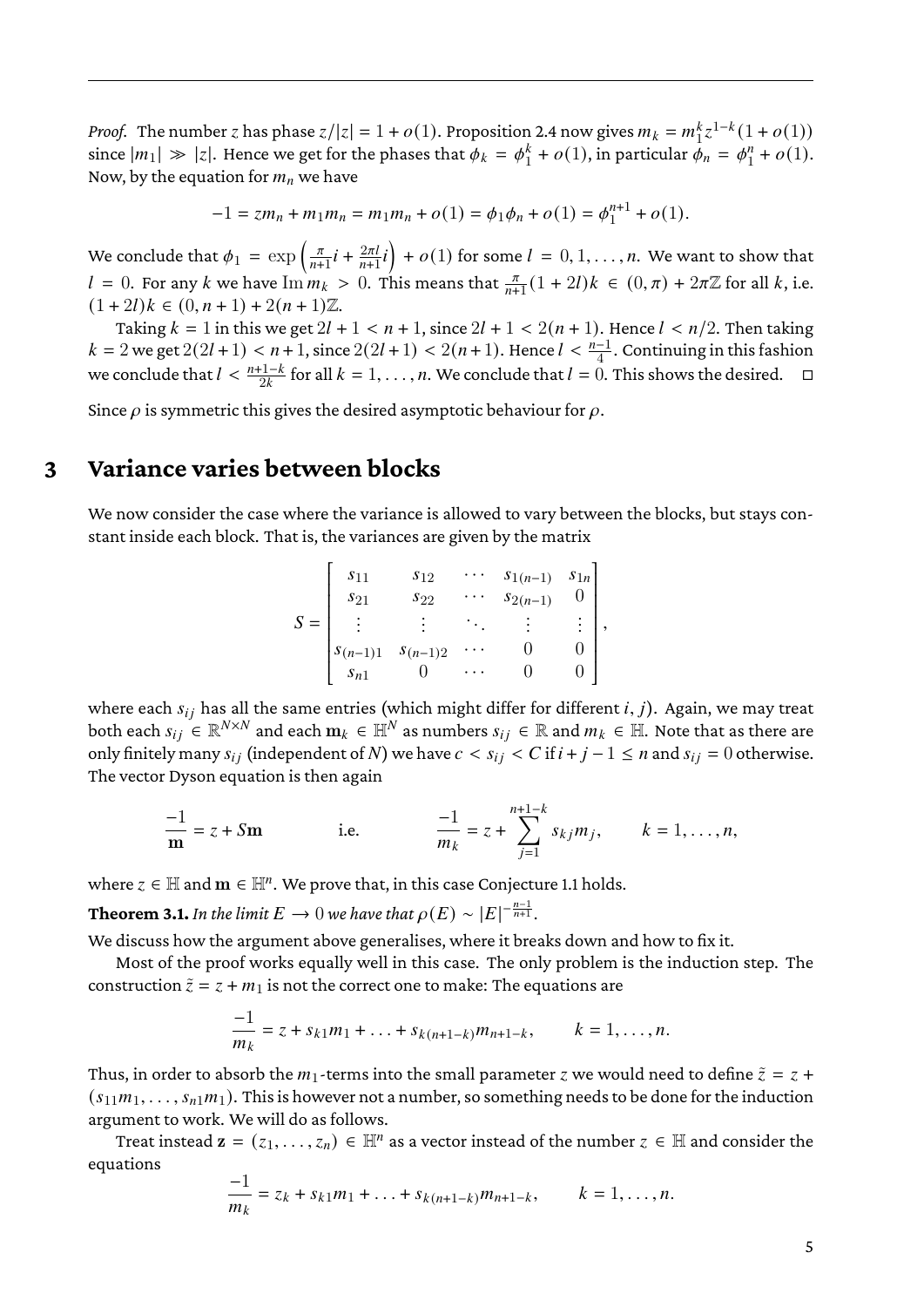We are really interested in the case  $\mathbf{z} = (z, z, \dots, z) \in \mathbb{H}^n$ , since this corresponds to the original equations. Hence a natural condition to require on z is that all components are of the same order,  $|z_j|\sim |z_k|$  for all  $j,k.$  We will denote this order by  $|z|,$  i.e.  $|z_k|\sim |z|$  for all  $k.$  Proposition [2.3](#page-1-0) works equally well in this case, where z is a vector. The proof is the same. In fact, for this result, we don't need to impose the condition that all components of z have similar size.

**Proposition 3.2.** In the limit  $z \to 0$  we have  $m_1 = o(1)$ .

For the induction argument Proposition [2.2](#page-1-1) we have mostly the same proof, only we need to check that  $\tilde{z} = z + (s_{11}m_1, \ldots, s_{n1}m_1)$  has similar size components in order for the induction step to work.

<span id="page-5-0"></span>**Proposition 3.3.** Let  $z \in \mathbb{H}^n$  with  $|z_k| \sim |z|$  for all k. As  $z \to 0$  we have that  $|m_k| \sim |z|^{1-\frac{2k}{n+1}}$ . In *particular*  $|m_1| \sim |z|^{\frac{n-1}{n+1}}$  *and*  $|m_n| \sim |z|^{-\frac{n-1}{n+1}}$ .

*Proof.* The proof is mostly the same as above, i.e. by induction on *n*. For the induction to work however, we need to check that the small parameter  $\tilde{z} = z + (s_{11}m_1, \ldots, s_{n1}m_1)$  has similar size components. Hence suppose not. Then  $z_k$  and  $s_{k1}m_1$  must have almost opposite phases for some  $k$ . As Im  $z > 0$  and Im  $m_1 > 0$ , this implies, that  $\frac{\lim_{m_1}}{|m_1|}$  vanishes. Then the first equation gives us

$$
\frac{\text{Im}\,m_1}{|m_1|} = \eta_1 |m_1| + |m_1| s_{11} \text{Im}\,m_1 + \ldots + |m_1| s_{1n} \text{Im}\,m_n \ge F_{1n} \frac{\text{Im}\,m_n}{|m_n|}
$$

and so  $\frac{\text{Im}m_n}{|m_n|}$  also vanishes. Now we show that  $z_n m_n$  vanishes.

The last equation gives

$$
\frac{\text{Im}\,m_n}{|m_n|} = \eta_n |m_n| + F_{n1} \frac{\text{Im}\,m_1}{|m_1|}
$$

and thus  $\eta_n |m_n|$  vanishes. If  $E_n = O(\eta_n)$  then  $z_n m_n$  vanishes, and so we may assume that  $\eta_n =$  $o(E_n)$ . Also, by the symmetry of the equations  $z \to -\overline{z}$ ,  $m \to -\overline{m}$  it suffices to consider  $E_n > 0$ . Now, the equation for  $m_n$  reads  $-1 = z_n m_n + m_n s_{n1} m_1$  and so  $|1 + z_n m_n| = |m_n s_{n1} m_1| = F_{n1} \le 1$ . Hence  $z_n m_n \in B(-1, 1)$ , the ball of radius 1 centered at -1. In particular  $\text{Im}(z_n m_n)$  < 0. So

$$
0 > \frac{\operatorname{Im}(z_n m_n)}{|m_n|} = E_n \frac{\operatorname{Im} m_n}{|m_n|} + \eta_n \frac{\operatorname{Re} m_n}{|m_n|}.
$$

Since  $E_n$ ,  $\eta_n$ , Im  $m_n > 0$  we conclude that  $\text{Re } m_n < 0$  and thus

$$
\frac{\text{Re}\,m_n}{|m_n|} = -1 + o(1).
$$

We conclude that  $\frac{\text{Im}\,m_n}{|m_n|}=O\left(\frac{\eta_n}{E_n}\right)$  $\frac{\eta_n}{E_n}\Big).$  Let  $\arg$  denote the argument function taking values in  $(0,2\pi).$ Then

$$
\arg(z_n m_n) = \arg(z_n) + \arg(m_n) = \left( O\left(\frac{\eta_n}{E_n}\right) \right) + \left( \pi - O\left(\frac{\text{Im } m_n}{|m_n|}\right) \right) = \pi + O\left(\frac{\eta_n}{E_n}\right)
$$

.

Since  $z_n m_n \in B(-1, 1)$  we thus conclude that  $|z_n m_n| = o(1)$ . Now we show that  $|m_1 m_n| > c$  as  $z \rightarrow 0$ .

Rearranging the equations for the real values we have  ${\bf E} |{\bf m}| = (1+ F) \frac{{\rm Re}\,{\bf m}}{|{\bf m}|}$  $\frac{\text{te m}}{|\text{m}|}$ . Thus

$$
o(1) = E_n |m_n| = \left\langle e_n \middle| (1 + F) \frac{\text{Re } \mathbf{m}}{|\mathbf{m}|} \right\rangle = -\frac{\text{Re } m_n}{|m_n|} - F_{n1} \frac{\text{Re } m_1}{|m_1|}.
$$

Thus  $F_{n1} \to 1$ . In particular  $|m_1||m_n| > \frac{1}{2s_{n1}} = c$  for z small enough. Thus  $|z_n||m_n| \ll 1 \sim |m_1||m_n|$ and so  $|z| \sim |z_n| \ll |m_1|$ . Then  $|\tilde{z}_k| = |z_k + s_{k1}m_1| \sim |m_1|$  all have the same order. Contradiction. We conclude that all components of  $\tilde{z}$  have the same order.

The remaining parts of the proof is exactly the same as in the proof of Proposition [2.2.](#page-1-1)  $\Box$